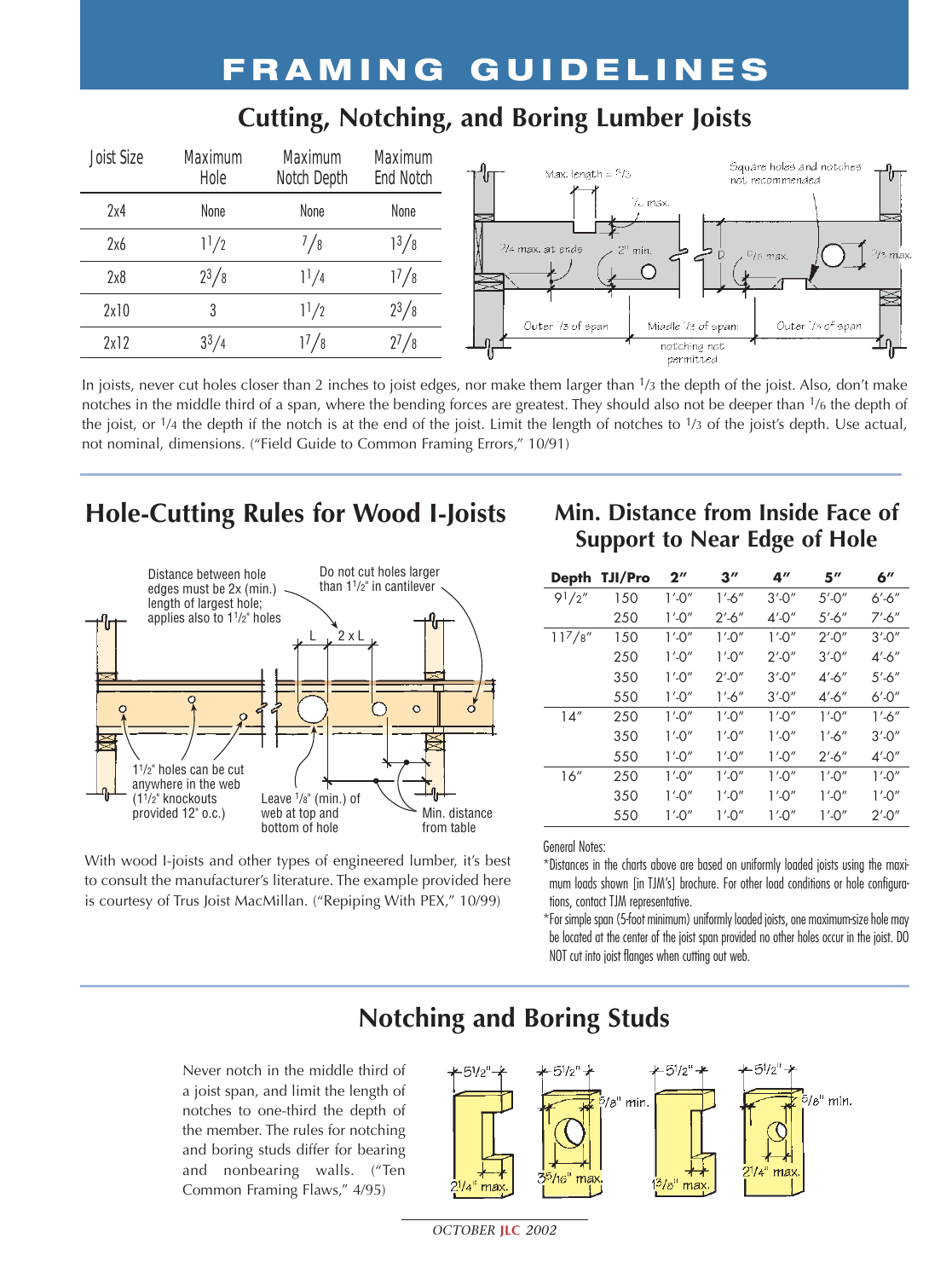## **FRAMING GUIDELINES**

#### **Cantilevers**



When a cantilever supports a bearing wall, the distance it extends beyond its support (C) should not exceed the depth of the joist (D). ("Field Guide to Common Framing Errors," 10/91)



It's best to rest the rafter heel on the plate (left), not on the toe (center). Where this isn't possible, you can sometimes support it with a joist hanger (right). The joist hanger also keeps the rafter from rotating, a job that normally requires ceiling joists or solid blocking. ("Field Guide to Common Framing Errors," 10/91)



#### **Purlin Design**



A properly constructed purlin must be at least the same dimension as the rafters that it supports. Supporting struts should be notched into the purlin and installed at an angle not less than 45 degrees to transfer the load of the roof to a bearing wall. ("Ten Common Framing Flaws," 4/95)

### **Splicing Top Plates in Bearing Walls**



Double top plates must be lapped at corners and intersections, and splices must be staggered by at least 48 inches. ("Ten Common Framing Flaws," 4/95)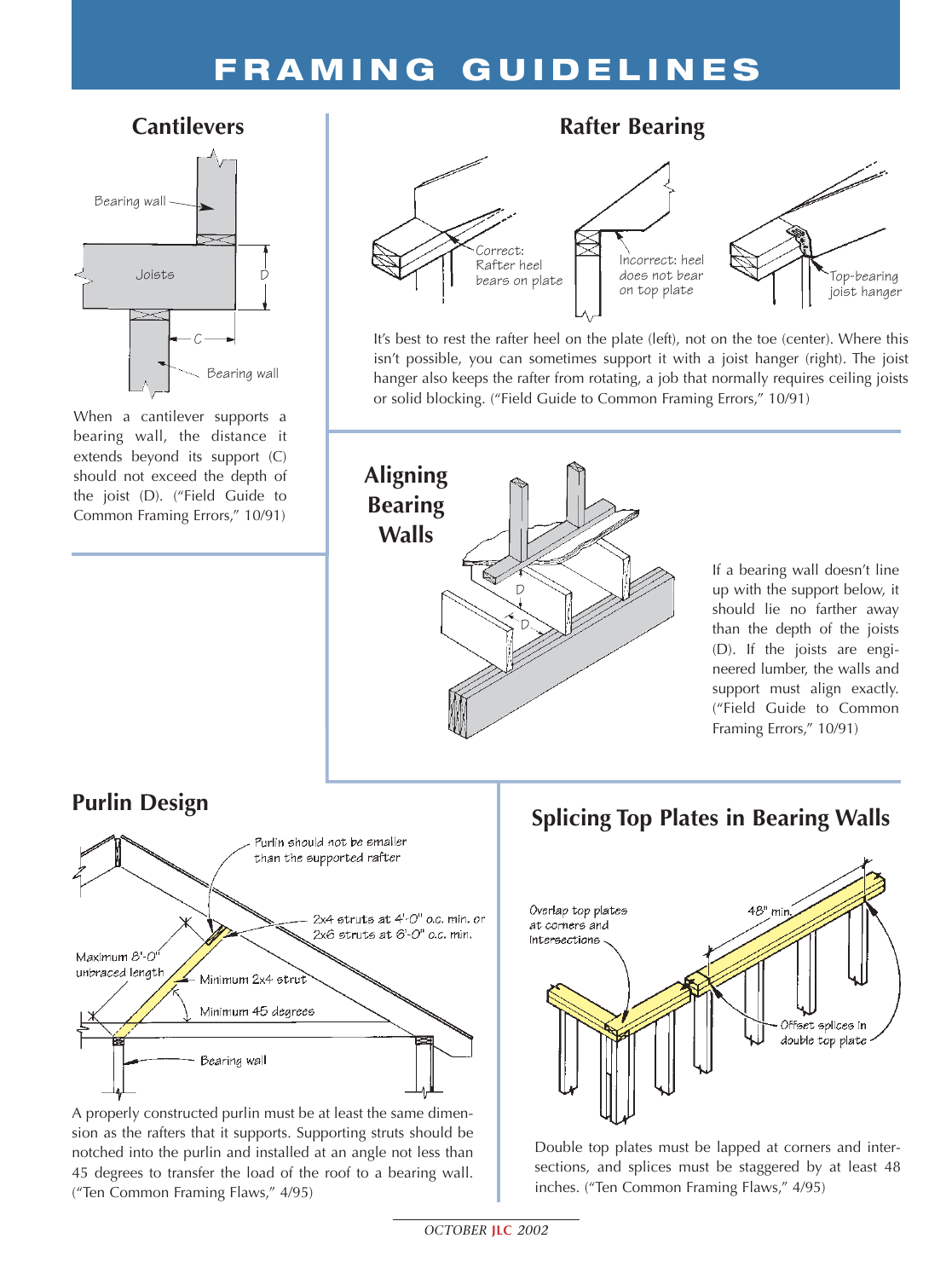# **FRAMING GUIDELINES**

#### **Installing Plywood Sheathing**

When all the panel edges are supported by solid framing,  $1/2$ -inch plywood sheathing is stronger against racking forces when installed horizontally (top sketch). If there's no blocking at the 4 foot mark, the sheathing is stronger installed vertically, as long as all edges are supported (bottom sketch). ("Frequently Asked Framing Questions," 4/98)



#### Overtapering joists to fit beneath roofs creates inadequate joist depth at the plate. A proper cut leaves at least half the depth of the joist. ("Field Guide to Common Framing Errors," 10/91)

#### **Tapered Joist Ends**



### When adding up the weight of snow of a sloping roof, use the horizontal run of the roof, since the same amount of snow would accumulate on a perfectly flat roof. The

t legg than h

code also allows you to apply a slope reduction factor, to account for snow blowing or sliding off a sloping surface. ("Frequently Asked Framing Questions," 4/98)



Proper toe-nailed connection

When nailing a stud to a plate, a toe-nailed connection is typically stronger against lateral forces than an end-nailed connection. ("Frequently Asked Framing Questions," 4/98)



When adding a shed dormer above balloon-framed half-walls, don't build the wall extension directly on top of the balloon wall top plate. Instead, either remove the top plate and carefully splice on stud extensions or cut the balloon studs flush and build a new full-height stud wall. ("Taking the Sag out of Shed Dormers," 9/93)

# **Calculating Snow Loads**

Same amount

of snow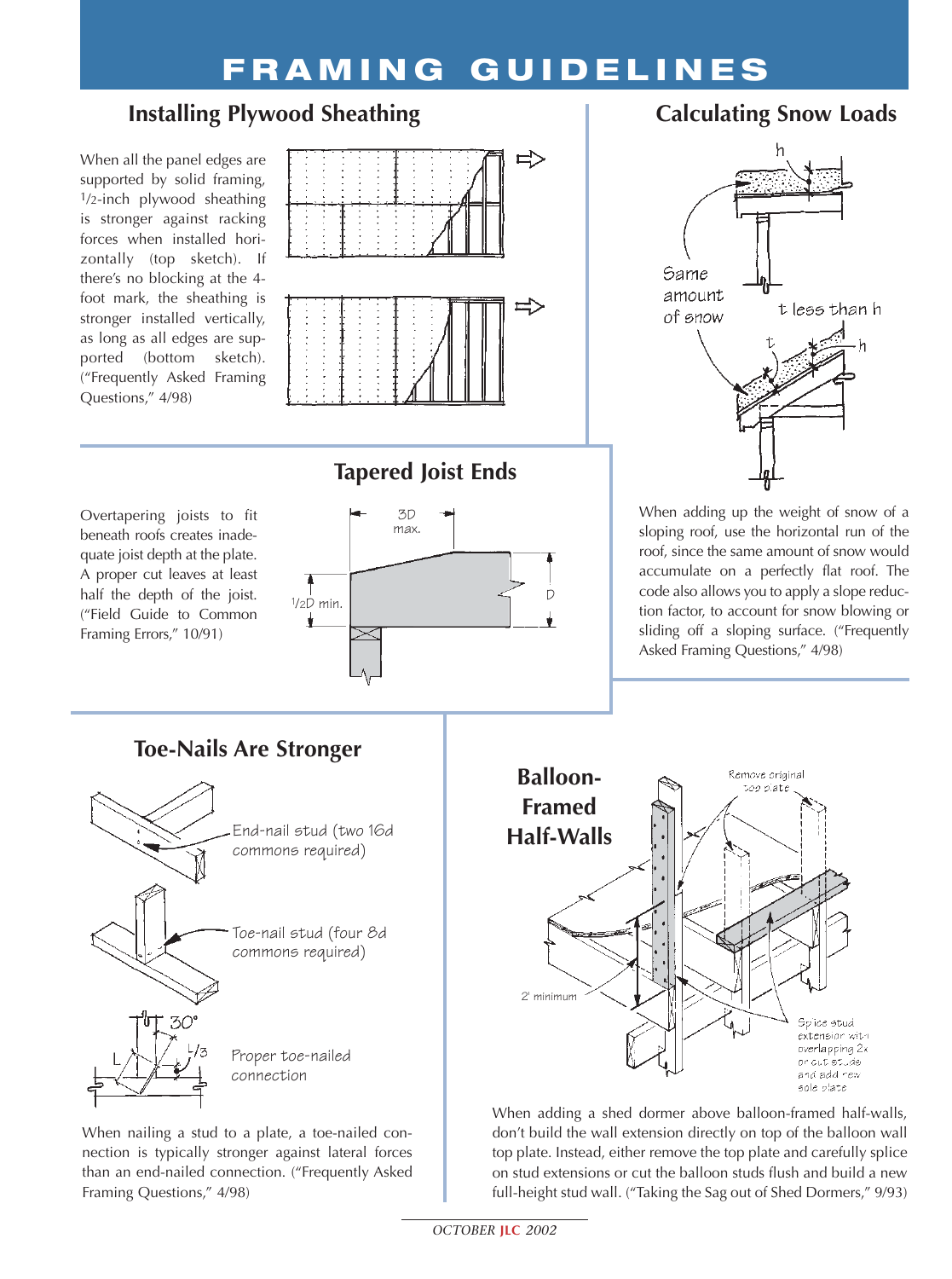### **Drop-Ridge Dormers**



Original rafter removed

(2) 1 /2" carriage bolts

*OCTOBER* **JLC** *2002*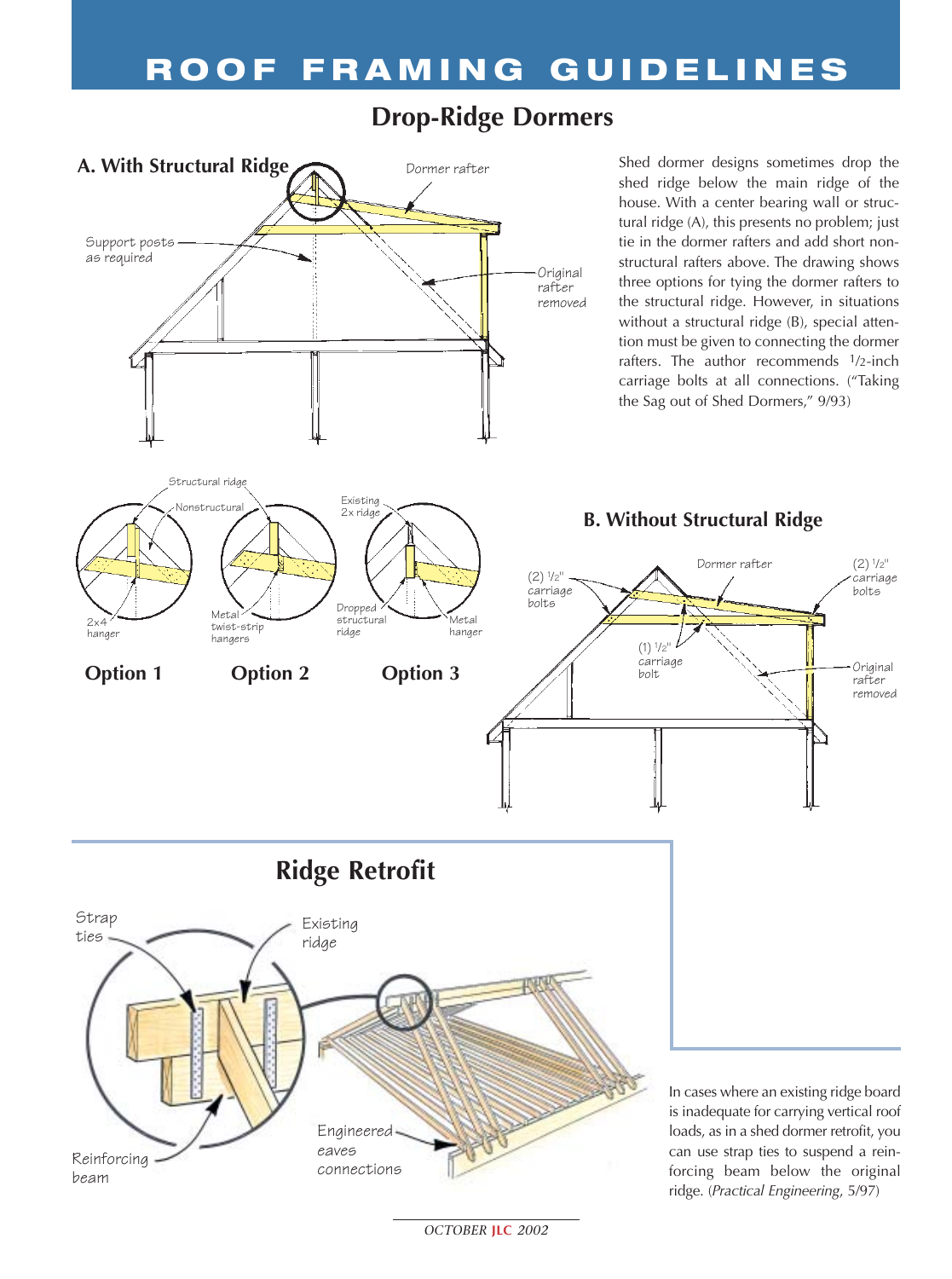| <b>Ridge length</b> | LVL beam                  | $2x$ beam <sup>*</sup> |
|---------------------|---------------------------|------------------------|
| 8'                  | LVL $1^3/4 \times 9^1/2$  | (2) 2x10               |
| 9'                  | $\mathbf{H}$              |                        |
| 10 <sup>1</sup>     | LVL $13/4 \times 117/8$   | $(3)$ 2x10, $(2)$ 2x12 |
| 11'                 | ш                         | (2) 2x12               |
| 12'                 | $\mathbf{H}$              | (3) 2x12               |
| 13 <sup>1</sup>     | LVL $1^3/4 \times 14$     | Not recommended        |
| 14'                 | ш                         | $\mathbf{H}$           |
| 15'                 | (2) LVL $1^3/4 \times 14$ | $\mathbf{H}$           |
| 16 <sup>1</sup>     | $\mathbf{H}$              | $\mathbf{H}$           |

### **Sizing Structural Ridge Retrofits**

Note: This table is based on a sample house 24 feet wide (eaves to eaves), with design snow loads of 30 psf.

\* Fb = 760 psi min. (new grading tables), or 1,000 psi with the old tables

Structural ridge beams are a good solution for the loads introduced by a shed dormer addition. The author prefers to install them in place of the nonstructural ridge (A), but they can also be retrofitted below the existing ridge (B). The table above gives the author's sizing recommendations for LVL and laminated 2x ridge beams. ("Taking the Sag out of Shed Dormers," 9/93)

#### **Structural Ridge Connections**



*OCTOBER* **JLC** *2002*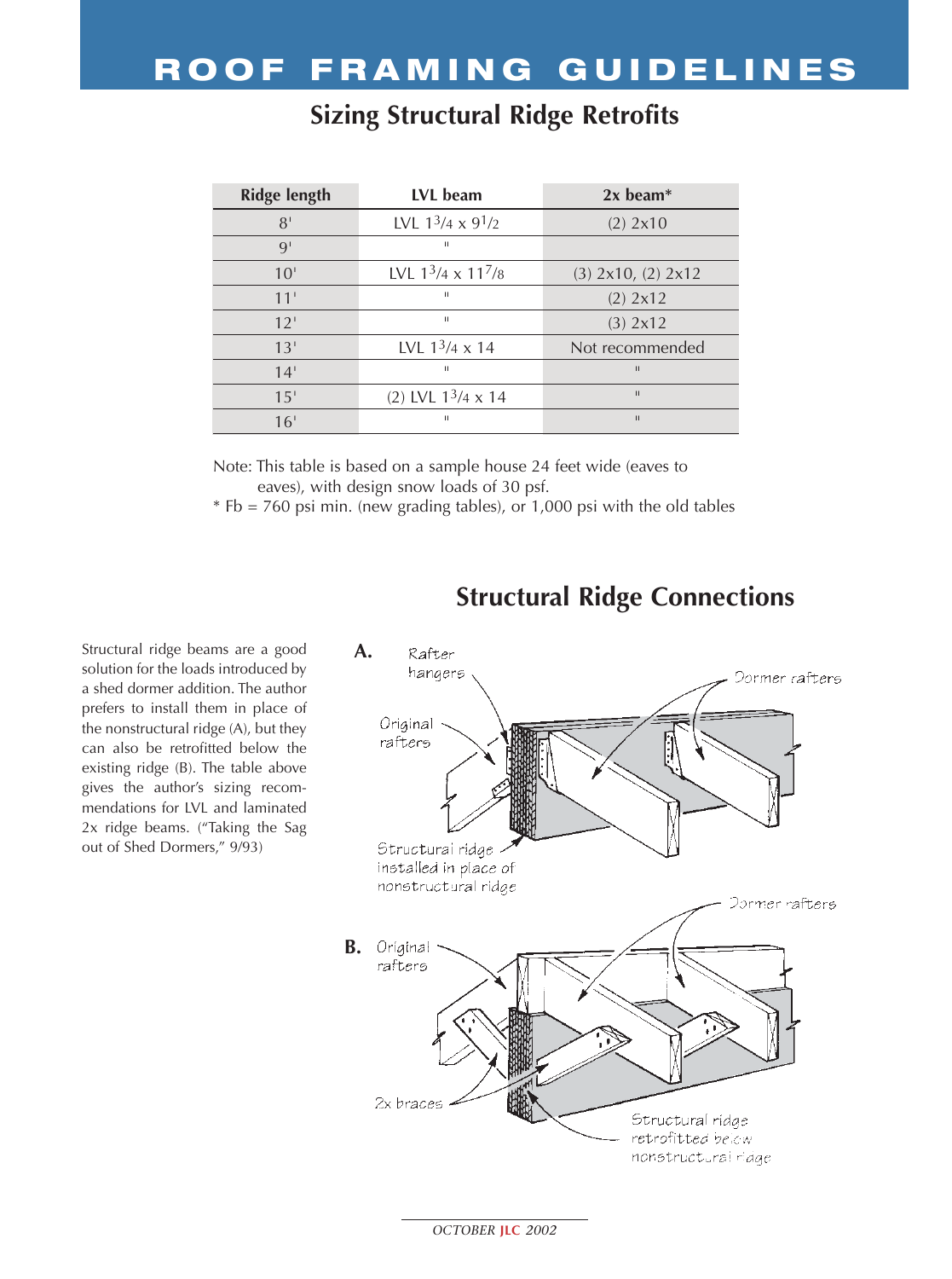### **Calculating Load on a King Truss**



**T** =  $\frac{1}{2}P$  x  $\frac{Run}{Rise} = \frac{4160}{2}$  x  $\frac{12}{10} = 2496$  lb.

Divide T by bolt capacity to calculate number of bolts (N) required for joist-rafter connection:

$$
N = \frac{T}{\text{bolt capacity}}
$$

To design a rafter-joist king truss to support the end of a structural ridge, the engineer must calculate the tension force, *T*, that will be induced in the joist. First, the tributary roof load flowing to the end of the ridge beam is calculated, then this point load, *P*, is used to calculate the tension force in the joist. The designer then specifies the bolts needed to carry this tension force at the rafterjoist connections. (*Practical Engineering*, 9/97)

Section

New reinforcing beam

#### **Structural Ridge Installation Details** Existing ridge LVL queset. New LVL ridge Existing ridge Strap ties New LVL Existing ridge ridge King truss

King truss

When supporting a structural ridge with a rafter truss, the beam can be sandwiched in place just like a nonstructural ridge (left), supported by a hanger attached to a gusset plate (middle), or even hung by straps from an existing ridge board (right). (*Practical Engineering*, 9/97)

*OCTOBER* **JLC** *2002*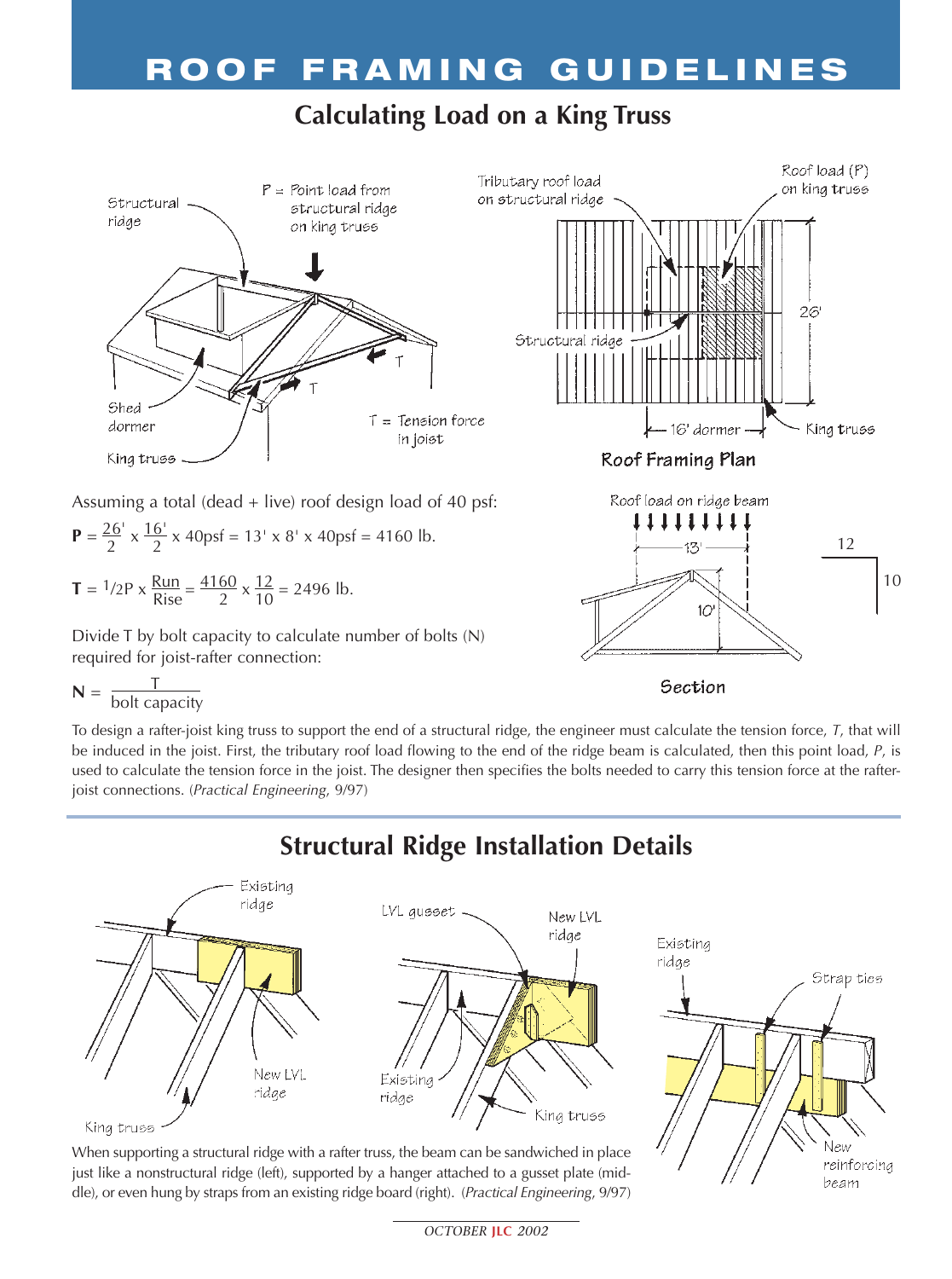### **Number of Bolts Required for King Truss Joist-Rafter Connections**

To use this chart, calculate the point load, *P*, at the top of the king truss (always round up), then find the number of bolts required for the roof pitch. Note that where seven or more 1/2-inch bolts are not recommended, fewer 1-inch bolts may work. The number of required bolts assumes a singleshear connection. Reduce bolts by half for double-shear connections. The chart is based on use of S-P-F 2-by lumber (specific gravity  $= 0.42$ ). In some, but not all, cases, fewer bolts would be required if a stronger grade of lumber were used. Use of lower grades, such as redwood, eastern softwoods, S-P-F (south), western cedars, western woods, or northern species, would in some cases require more bolts. When in doubt, the designer should refer to the *NDS* tabulated bolt design values, which were used as the basis for this chart.

|                   | Point Load (P) on King Truss |                     |                     |           |            |  |  |
|-------------------|------------------------------|---------------------|---------------------|-----------|------------|--|--|
| <b>Roof Pitch</b> | 1000 lb.                     | 2000 lb.            | 3000 lb.            | 4000 lb.  | 5000 lb.   |  |  |
| 12/12             | $\overline{2}$               | 4<br>$\overline{2}$ | 5<br>3              | $7*$<br>4 | $9*$<br>5  |  |  |
| 10/12             | $\overline{2}$               | 4<br>$\overline{2}$ | 6<br>$\mathfrak{Z}$ | $8*$<br>4 | $10*$<br>5 |  |  |
| 8/12              | 3                            | 5                   | $7*$                | $9*$      | $12*$      |  |  |
|                   | $\overline{2}$               | 3                   | 4                   | 5         | 6          |  |  |
| 6/12              | $\mathfrak 3$                | 6                   | $9*$                | $12*$     | $14*$      |  |  |
|                   | $\overline{2}$               | 3                   | 5                   | 6         | $7*$       |  |  |
| 4/12              | $\overline{4}$               | $8*$                | $12*$               | $16*$     | $20*$      |  |  |
|                   | $\sqrt{2}$                   | $\overline{4}$      | 6                   | $8*$      | $10*$      |  |  |
| 3/12              | 5                            | $11*$               | $16*$               | $21*$     | $26*$      |  |  |
|                   | 3                            | 6                   | $8*$                | $11*$     | $13*$      |  |  |

Number of 1/2-inchdiameter bolts Number of 1-inch-diameter bolts





\*Not recommended

**Single-Shear Connection Double-Shear Connections**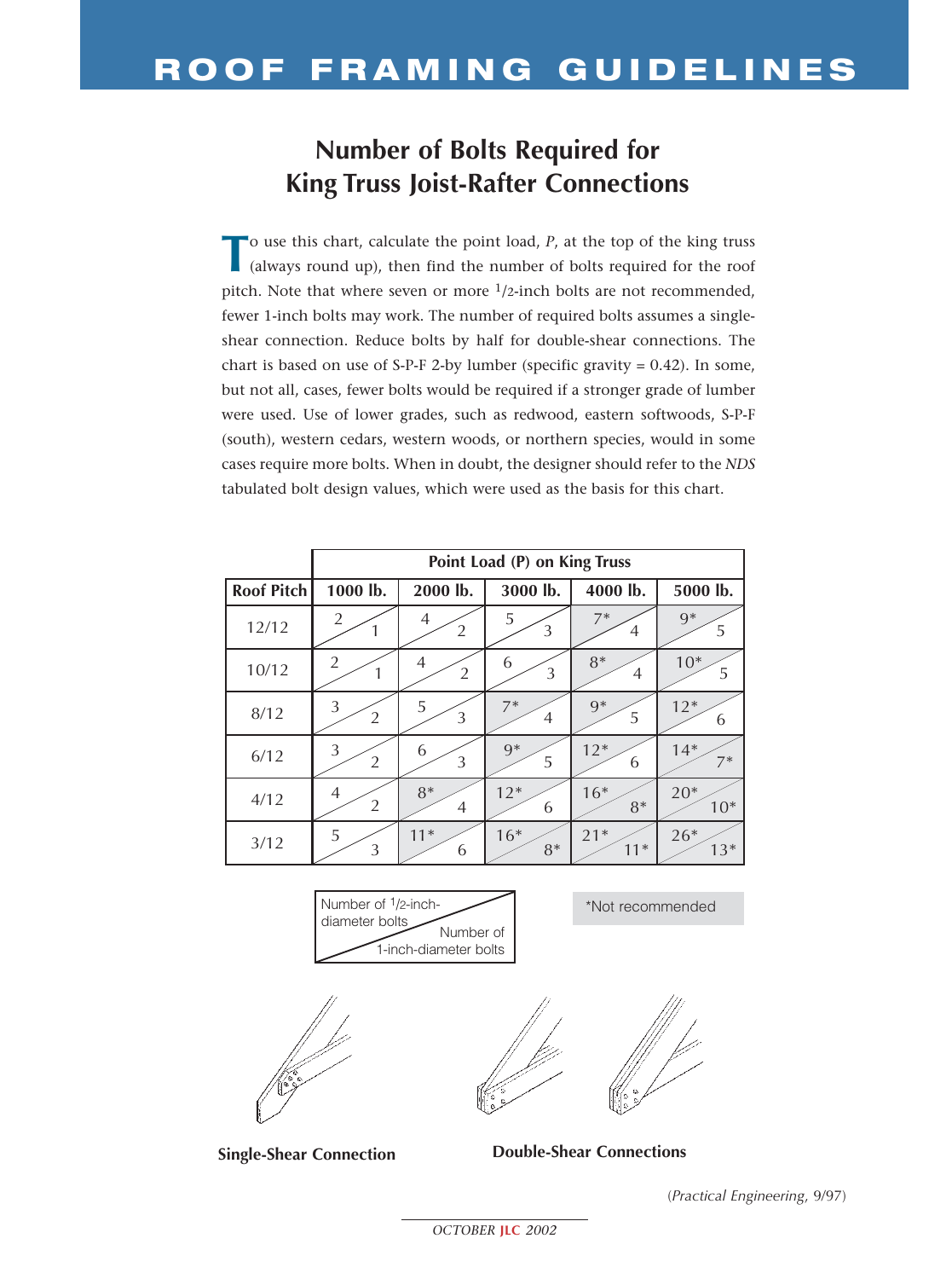### **Roof Framing With a Raised Rafter Plate**





the lateral thrust of the roof must be accounted for in the design. When using a raised rafter plate, Simpson strap ties (B) are the easiest way to resist roof thrust, according to the author. When an attic floor is in the way, twist straps will work (C). Extending the attic joists beyond the walls (D) provides a strong rafter-joist connection, but may require additional hurricane ties to resist wind uplift. (*Practical Engineering*, 7/96)

The most effective way to reduce outward roof thrust is to use a structural ridge beam. Either rest the rafters on top of a structural ridge (top left) or use joist hangers attached to the ridge beam (left). The notch at the bottom of the plumb cut should be no deeper than one-fourth the rafter width. ("Common Roof-Framing Errors," 8/95)